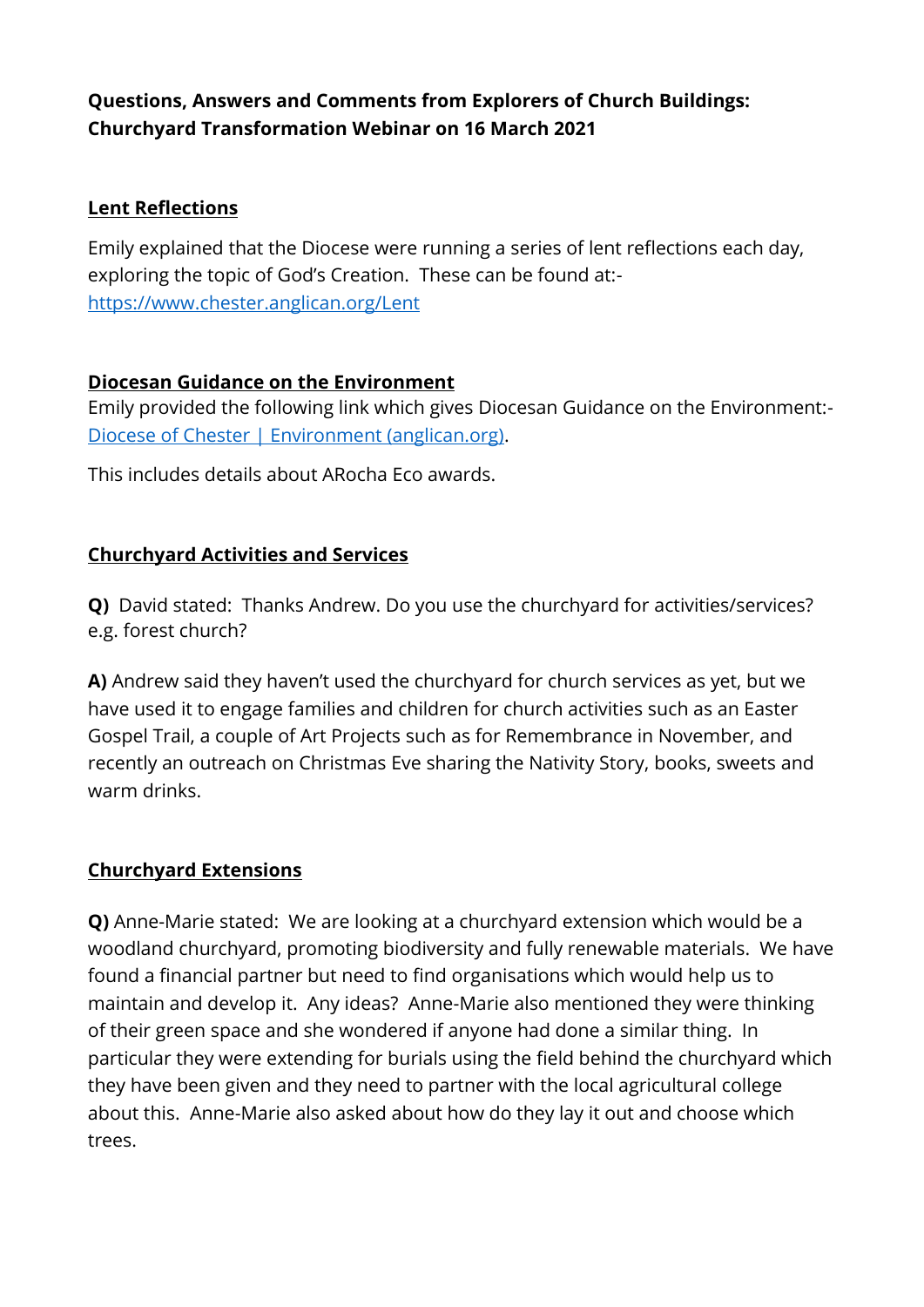**A)** Andrew suggested approaching the Local Council who often have pots of money for green space developments or neighbourhood social projects. This may also be a project to run in conjunction with local schools, studying biodiversity, creating bug houses, planting different plant/tree species and physically using the space.

Andrea said that the first thing to ask is what is your goal? She suggested environment charities who could give a list of plant species to look at.

Emily also suggested that Anne-Marie contact the DAC at [caroline.hilton@chester.anglican.org;](mailto:caroline.hilton@chester.anglican.org) [katy.purvis@chester.anglican.org](mailto:katy.purvis@chester.anglican.org)

Andrew said that Caring for God's Acre also have good "How to Guides".

Sandi stated: She could put Anne-Marie in touch with someone who could help.

# **Eco Church**

**Q)** Jenny stated: There was a reference to creating eco-churches - which sounds like some sort of certification. How can one find out about this initiative?

**A)** Andrew said that ARocha run a gold, silver and bronze award programme for Eco Churches, and churches may be surprised that they already do enough to qualify for a Bronze Award. The assessment, which is done on-line, looks at the church grounds and land, but also focusses on the church building, energy consumption and conservation, worship and teaching, community and global engagement on environmental issues, and lifestyle of church members both at church and at home.

See: [https://ecochurch.arocha.org.uk](https://ecochurch.arocha.org.uk/)

Debbie stated: our Diocesan Environment Forum has some fab people who are great and knowledgeable contacts on Eco Church!

Steve stated: At Prestbury, we have achieved Bronze and are shortly hoping to reach Silver. excellent way of focussing your effort to be more sustainable.

## **Funding Sources**

Andrea stated that they have some information sheets on their website on engaging volunteers and applying for grants. This can be found at: [https://www.caringforgodsacre.org.uk/resources/action-pack/action-pack-section-d](https://www.caringforgodsacre.org.uk/resources/action-pack/action-pack-section-d-involving-people/)[involving-people/](https://www.caringforgodsacre.org.uk/resources/action-pack/action-pack-section-d-involving-people/)

Andrea stated that a good funding pot here for between £3000 and £10,000 <https://www.heritagefund.org.uk/funding/national-lottery-grants-heritage-2021/3-10k>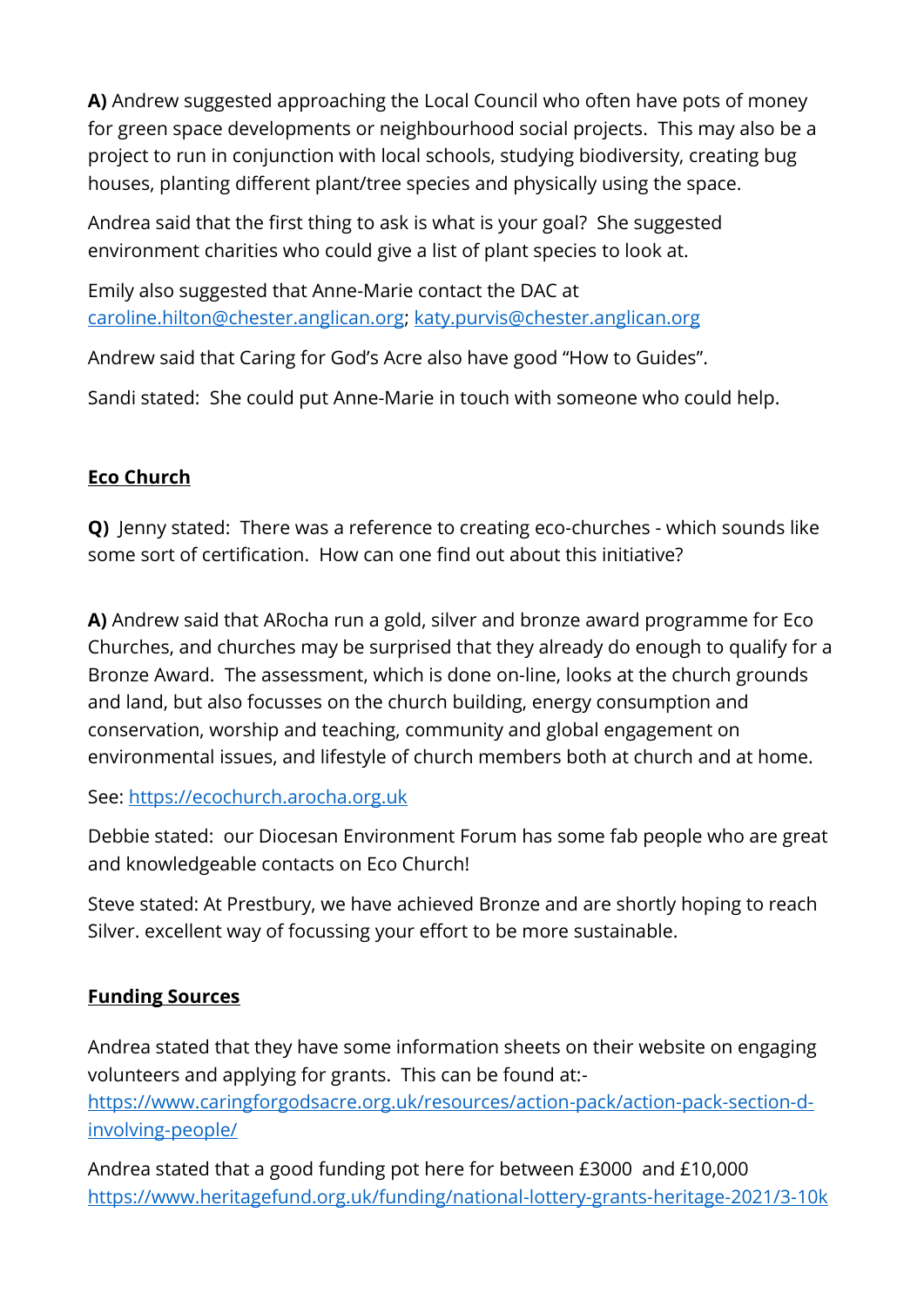Emily stated for grants, see the environment chapter in this CofE grants list: [https://www.parishresources.org.uk/wp-content/uploads/Charitable-Grants-for-](https://www.parishresources.org.uk/wp-content/uploads/Charitable-Grants-for-Churches-Jul-2020.pdf)[Churches-Jul-2020.pdf](https://www.parishresources.org.uk/wp-content/uploads/Charitable-Grants-for-Churches-Jul-2020.pdf)

### **Gardening and Maintenance**

**Q)** Steve asked: Here in Prestbury, we have an area of our large churchyard in which we would like to create a sensory garden of tranquillity along the lines of monastic traditions. Did you have any specific guiding principles on your selection of plants, herbs etc which might reflect this tradition or any sources of advice which we might explore?

**A)** Andrew said - In our churchyard we have focussed on sustainability, choosing bulbs and perennial plants rather than constantly purchasing bedding plants. Our recent grant application included a sum to purchase some of these more expensive plants. The bulbs coming up in spring have been a great source of spiritual encouragement for the church members as we come out of lockdown, and we got a good response sharing photographs of the spring flowers and prayers on our social media.

Monastic gardens would have been both attractive contemplative spaces as well as practical and productive spaces. A water feature would aid contemplation and be a source of freshness, life and reflection. Places to sit, either benches or patch of grass would be helpful. Scented plants would engage the senses, and herbs for smell, flowering colour and their practical use would work well. Herbs were of course grown for medicinal use in monastic gardens. Other ornamental vegetable plants would give colour and variety and reflect the use of these spaces as kitchen gardens – sweet peas, kale, chards, nasturtiums for example.

**Q)** Jenny stated: Thank you for sharing - your description of the rainbow installation was beautifully written. Who does the design of these installations - is it a collaborative activity or some inspired individuals?

**A)** Andrew said - the whole gardening project had developed organically (appropriately enough!) over 20 – 30 years, however the Spiritual Garden we looked at has been the last few years. The biblical elements of this started as the brainchild of one volunteer, Eddie, to which others have added ideas as the collection of installations has grown. Some have worked well, others have been adapted with time – but all have been a collaborative effort. The biblical planting installations have provided inspiration for a prayer leaflet and guide and as a focal point for visiting school groups as we open up the stories with them.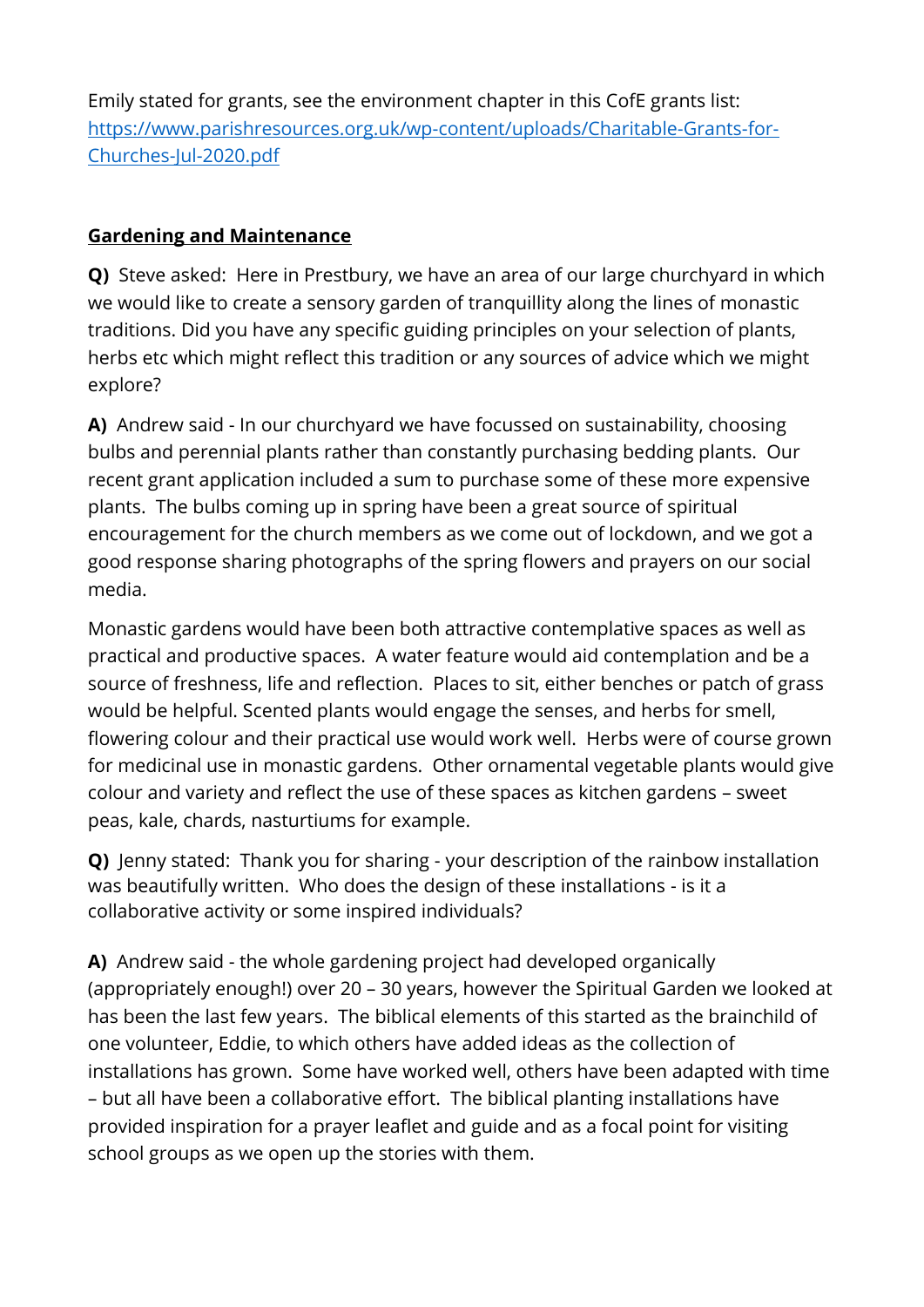**Comment)** Emma stated: We approached City of Trees who have been brilliant at providing trees and doing the hard work for us - they also maintain for 15 years!! Emma said that City of Tees were trying to create a forest and that they were based in Manchester. She said they plant and maintain trees for 15 years. Link to city of trees: <https://www.cityoftrees.org.uk/>

Steve stated: Woodland Trust are giving trees away too.

**Q)** Julie asked: We have a grant and are about to start on restoring our garden to a woodland area in one part and have planted trees for the environment in December. Apart from that we have a huge area of grass that generates a ton of grass cuttings, do you manage to compost all your grass? We are having compost bins made from pallets, and asking for donations of cardboard. how do you manage your compost variety?

**A)** Andrew said - Grass cuttings are also an issue for us but more so are the tonnes of leaves we rake up over the autumn. We have a large compost area which the gardeners rot down a mixture of grass and leaves which are left covered in the winter in plastic sheeting. Rotted down compost is reused around the garden. Much of the grass is recycled via the green bin schemes with the local council and we have several bins. Fortunately, Trafford Council abolished the pay-scheme for green bins recently. Volunteers take bags of leaves etc. to the local recycling facility on occasion and we also spread leaves and grass cuttings beneath the trees in the vicarage garden.

Emma stated: Our local council Tameside have supplied us with litter pickers and bin bags and collect our litter bags for us.

**Q)** Janine stated: Could I ask, has this inspired local people to recreate this in their own gardens and does the church invest in any outreach to encourage people to garden their own gardens?

**A)** Andrew stated this was an excellent idea and one he would look at. Volunteers who have joined the gardening team have certainly increased their knowledge and shared expertise, and have been more encouraged to look after their own gardens at home. There is also an exchange of plants as people bring in spare plants from home or take them from the garden to nurture them on and return them.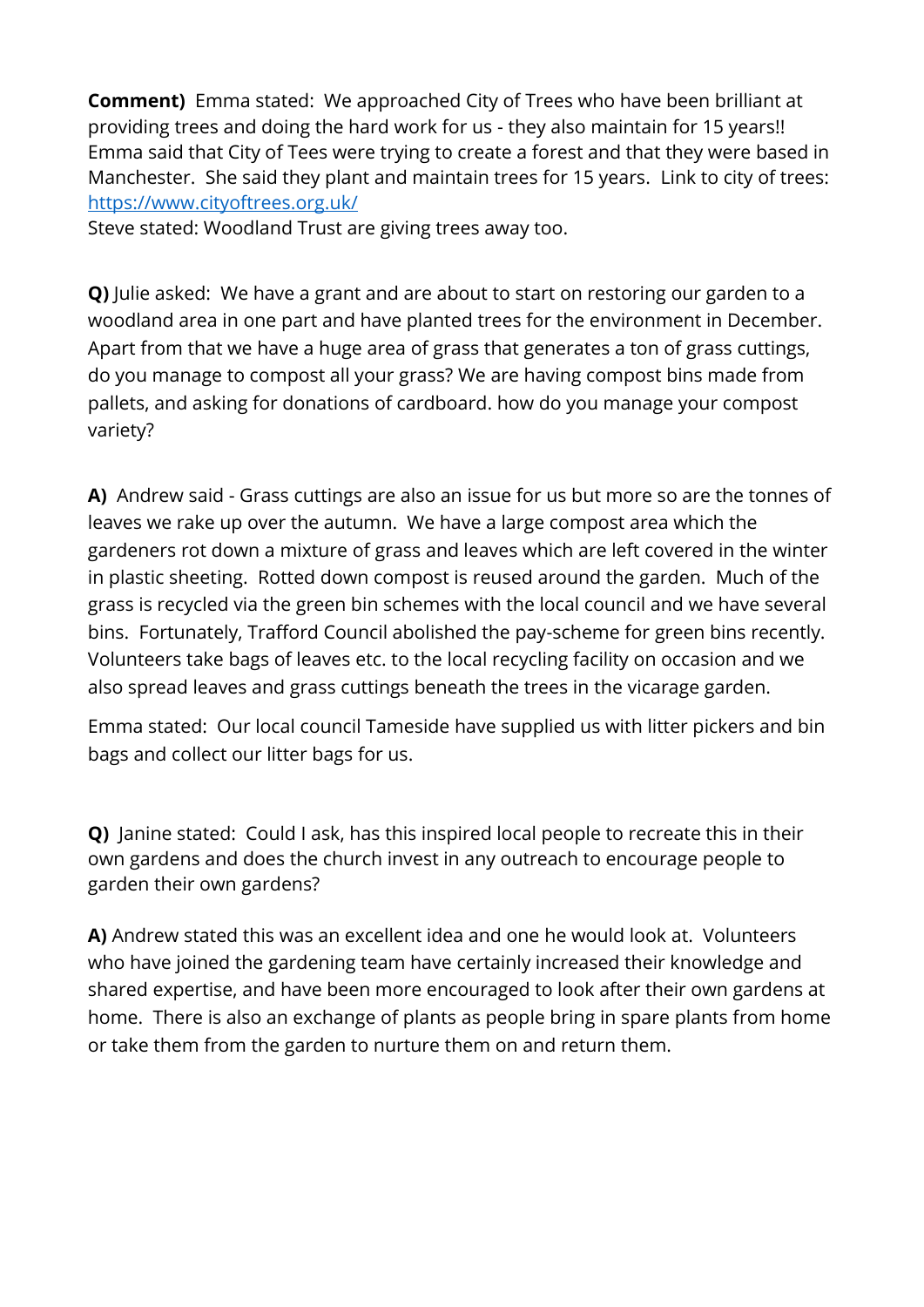**Q)** Gill asked: What faculties are required for garden development? Tree planting? Benches and the like.

**A)** Emily stated that Gill would need to speak to the DAC about this. She provided the email addresses of the DAC as follows:- [caroline.hilton@chester.anglican.org;](mailto:caroline.hilton@chester.anglican.org) [katy.purvis@chester.anglican.org](mailto:katy.purvis@chester.anglican.org)

**Q)** Mark asked: In one image I noticed what looked like a gravel area in the background, is this for vehicles or just for pedestrians, what is beneath it and how easy is it to maintain?

**A)** Andrew stated that this gravel area had been in place since the previous vicar and is grey gravel on a hard mud base. It's a car park and pedestrian access. It's quite tricky to maintain as seasonal weeds take root, but these are usually picked by the team, or if they get out of hand by use of a herbicide. Every couple of years we have to man-handle the gravel from areas it congregates and settles, back to the high traffic areas.

**Q)** One lady asked about an old car show room that they have, which they want to fit out into a garden.

**A)** Emily said that St Mary's, Upton, did tub planters in a small urban area. Andrea mentioned an organisation called the Quiet Garden hub. [https://quietgarden.org.](https://quietgarden.org/) Fiona said that she was from St Mary's, Upton, and that the planter area was flagged. They planned to plant the tubs with scented flowers. Andrew said that his local community centre used raised beds which were tended by residents with reduced mobility or wheelchair bound, in a community social project. Emily mentioned the Cheshire Wildlife Trust.

## **Risk Assessments, Rotas and Volunteers**

**Q)** Alison stated: Very inspiring, thank you. I am just wondering about how you manage a large team of volunteers - risk assessments, rotas etc.

**A)** Andrew stated that they have around 50 volunteers over the course of the last 20+ years, but at any one time there are about 10 active volunteers. Those who have volunteered in the past but now are unable to work on the grounds due to limited mobility will still join us for tea and toast and fellowship at half time!